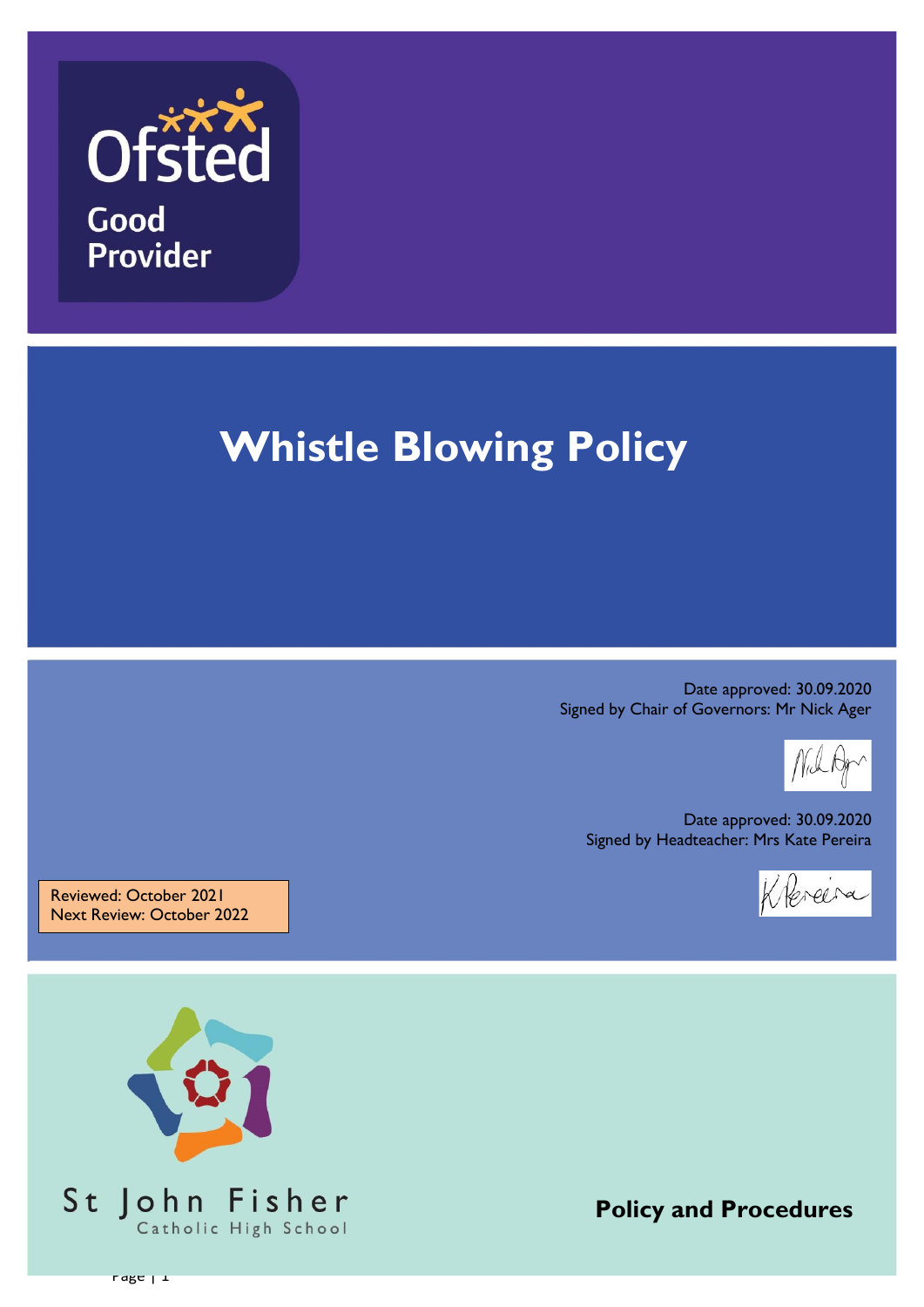# Contents

| 4. |  |  |
|----|--|--|
|    |  |  |
| 6. |  |  |
| 7. |  |  |
| 8. |  |  |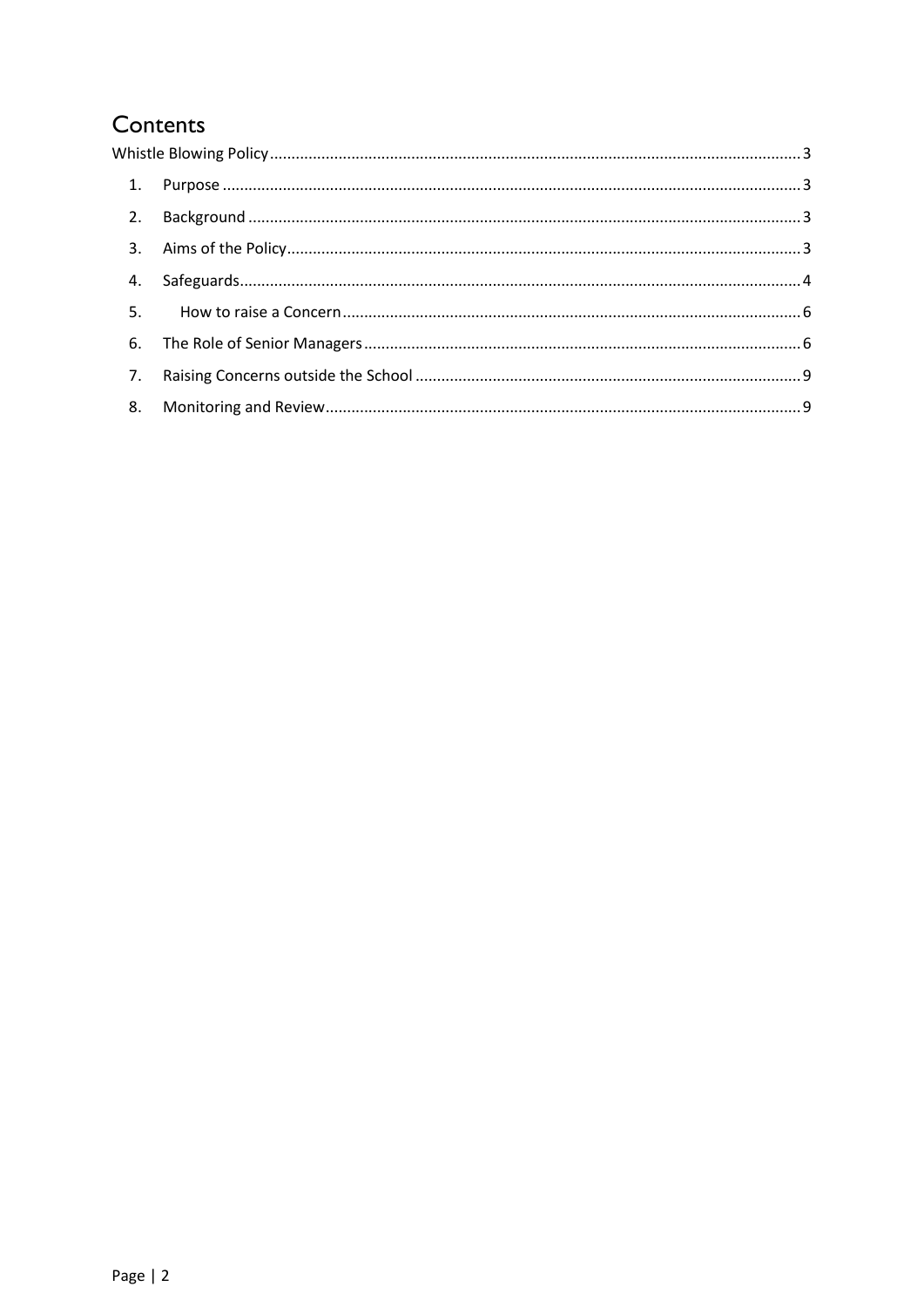# <span id="page-2-0"></span>**Whistle Blowing Policy**

#### *"I have come that they may have life and have it to the full" John Chapter 10*

#### <span id="page-2-1"></span>**1. Purpose**

1.1 To set out the Governing Body's Policy and Procedure for dealing with concerns raised by employees<sup>1</sup> which relate to suspected wrongdoing or dangers at work (see paragraph 3) Allegations of child abuse against teachers and other staff or volunteers are to be dealt with in accordance with Keeping Children Safe in Education statutory guidance for Schools and colleges September 2020 (as amended).

### <span id="page-2-2"></span>**2. Background**

- 2.1 As employees are often the first to realise that there may be something wrong within the School, it is important that they feel able to express their concerns without fear of harassment or victimisation. Otherwise they may find it easier to ignore the concern rather than report it. The Public Interest Disclosure Act 1998 recognises this fact and is designed to protect employees, who make certain disclosures of information in 'the public interest', from detriment and/or dismissal. This Policy builds on the provisions of the Act.
- 2.2 The Governing Body is committed to the highest possible standard of operation, probity and accountability. In line with that commitment, employees with information concerning wrongdoing are encouraged to come forward and voice their concerns. This Policy document makes it clear that employees can do so without fear of reprisals; it is intended to encourage and enable employees to raise serious concerns within the School rather than overlooking a problem or before alerting anyone external to the School.
- 2.3 This Policy does not form part of any employee's contract of employment and it may be amended at any time.

## <span id="page-2-3"></span>**3. Aims of the Policy**

- 3.1 This Policy aims to:
	- Provide avenues for employees to pass on information concerning wrongdoing (this includes all members of staff, including supply staff and volunteers), internally as a matter of course, and receive feedback on any action taken;
	- Provide for matters to be dealt with quickly and appropriately; and ensure that concerns are taken seriously and treated consistently and fairly;

**.** 

 $^{\rm 1}$  Employees may include officers, consultants, contractors, volunteers, casual workers, agency workers and others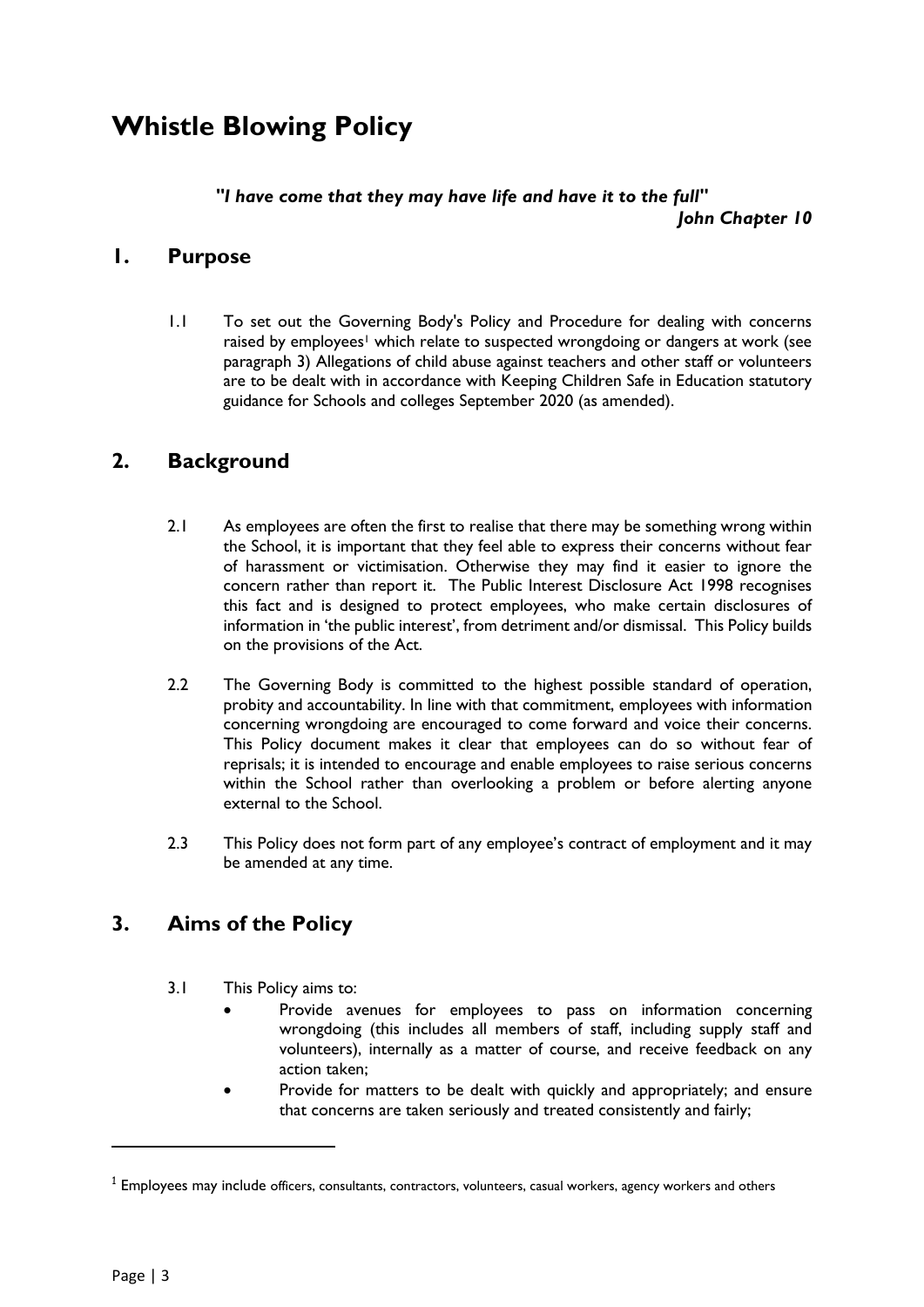- Reassure employees that they will be protected from reprisals or victimisation for whistle-blowing where they have a genuine concern;
- Allow employees to take the matter further if they are dissatisfied with the Governing Body's response.
- 3.2 A **whistleblower** is a person who raises a genuine concern relating to the matters below. If employees have any genuine concerns related to suspected wrongdoing or danger affecting any of our activities (a whistleblowing concern) they should report it under this policy. **Whistleblowing** is the disclosure of information which relates to suspected wrongdoing or dangers at work. This may inclure:
	- criminal activity
	- **n** miscarriages of justice
	- danger to health and safety
	- damage to the environment
	- failure to comply with any legal or professional obligation or regulatory requirements.
	- bribery
	- financial fraud or mismanagement
	- ngeligence
	- breach of internal policies and procedures
	- conduct likely to damage our reputation
	- unauthorised disclosure of confidential information
	- public exmaination fraud
	- the deliberate concealment of any of the above matter.
- 3.3 Before initiating the procedure employees should consider the following:
	- the responsibility for expressing concderns about unacceptable practise or behaviour rests with all employees
	- employees should use line manager or team meetings and other opportunities to raise questions and seek clarification on issues that are of day-to-day concern
	- whilst it can be difficult to raise concerns about the practice or behaviour of a colleague, emplyees must act to prevent an escalation of the problem and to prevent themselves from being potentially implicated.
- 3.4 This policy should not be used for complaints about an employee's personal circumstances, such as the way they have been treated at work. In these cases an employee should use the school's Grievance Procedure (or anti-harassment and bullying as appropriate); if the matter relates to salary, the salary review procedures are documented in the school's pay policy.

### <span id="page-3-0"></span>**4. Safeguards**

- 4.1 Harassment or Victimisation
	- 4.1.1 The Governing Body recognises that the decision to blow the whistle can be a difficult one to make, not least because of the fear of reprisal from those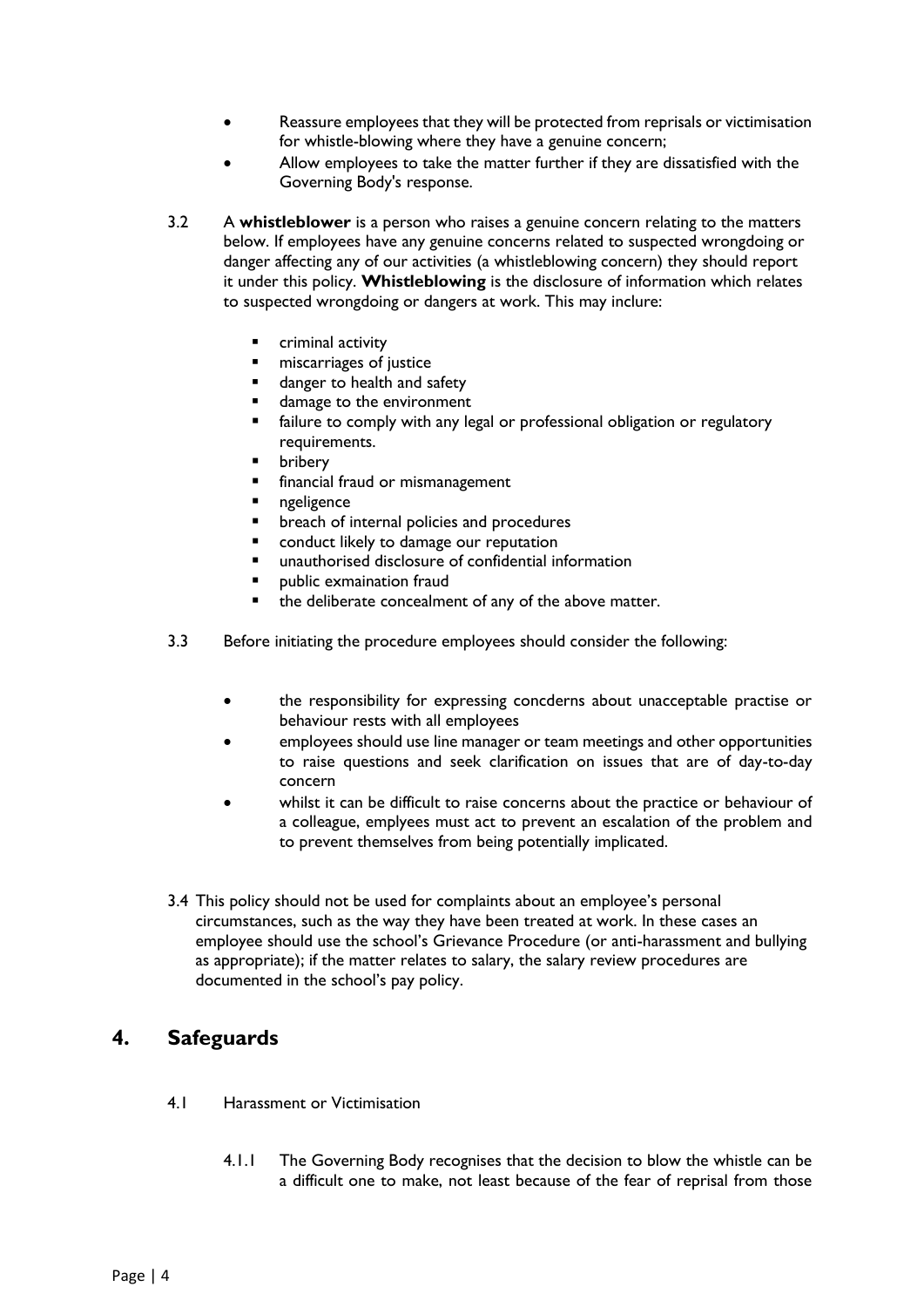responsible for the wrongdoing. The Governing Body will not tolerate harassment or victimisation and will take action to protect any employee when they blow the whistle in good faith.

- 4.1.2 This does not mean that if an employee is already the subject of internal procedures such as disciplinary or redundancy, that those procedures will be halted as a result of that employee raising a concern under the Whistleblowing Policy.
- 4.2 Confidentiality
	- 4.2.1 The Governing Body hopes that staff will feel able to voice whistleblowing concerns openly under this Policy. All reasonable efforts will be made to protect an employee's identity if confidentiality is requested.
	- 4.2.2 As indicated above, identity will be protected as far as possible unless required by law to disclose it, but should the investigation require the employee to be named as the source of the information, the employee will be advised before their name is disclosed;
- 4.3 Anonymous Allegations
	- 4.3.1 Employees are encouraged to put their name to an allegation. Proper investigation may be more difficult or impossible if further information cannot be obtained, and it is also more difficult to establish whether allegations are credible. Anonymous allegations will be considered at the discretion of the Governing Body. In exercising the discretion, the factors to be taken into account would include:
		- the seriousness of the issues raised
		- the credibility of the concern
		- the likelihood of confirming the allegation from attributable sources.
- 4.4 Untrue Allegations
	- 4.4.1 If an employee makes an allegation in good faith, but it is not confirmed by the investigation, no action will be taken against that employee. If, however, the investigation concludes that an employee has made malicious or vexatious allegations, or with a view to personal gain, disciplinary action may be taken against that employee.
- 4.5 Unfounded Allegations
	- 4.5.1 Following investigation, allegations may be confirmed as unfounded. This outcome will be notified to the employee who raised the concern within the confines of School Policies and Procedures. Feedback is vital so that whistleblowers understand how their disclosure has been handled and dealt with.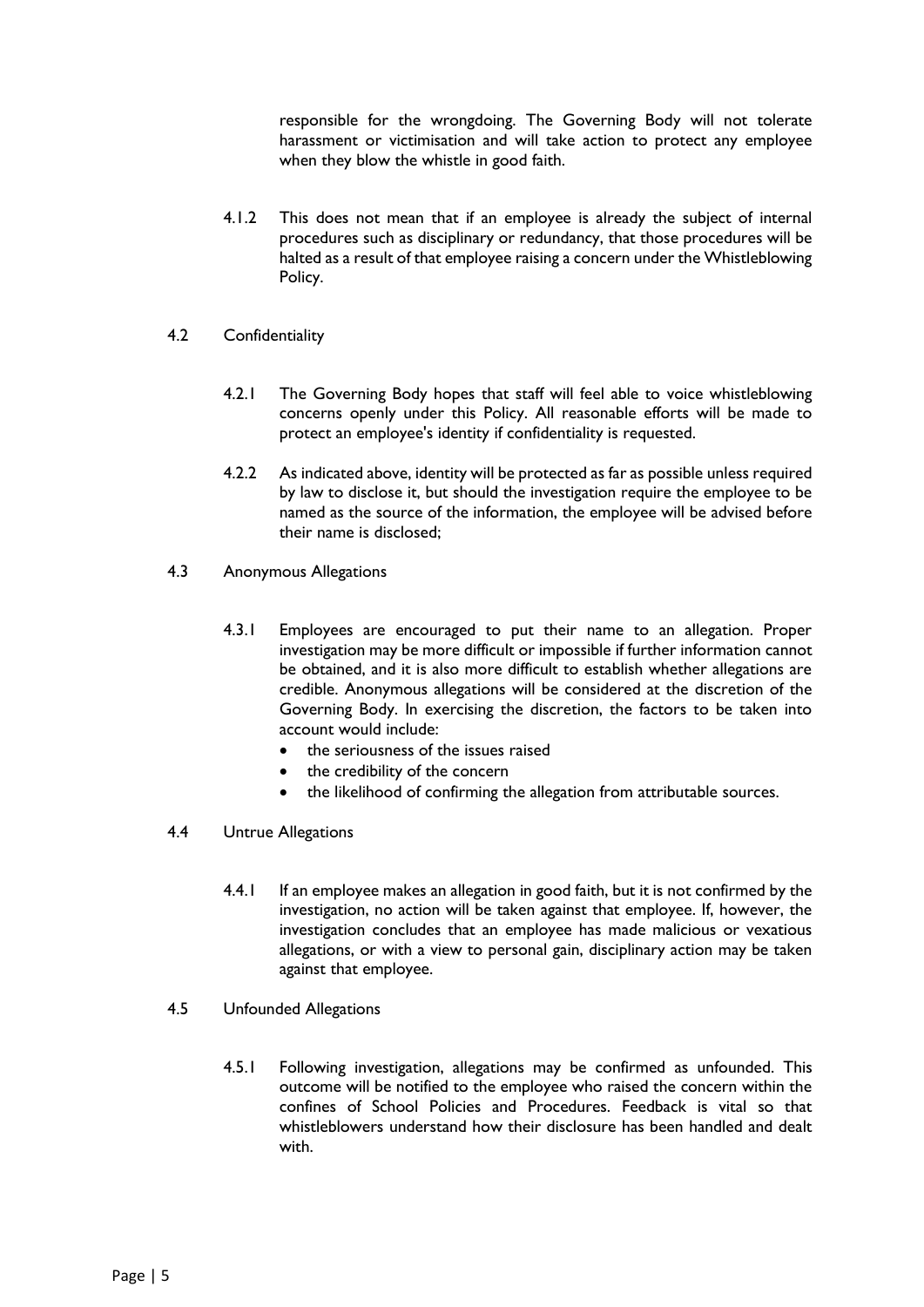#### 4.6 Support for Employees

4.6.1 It is recognised that raising concerns can be difficult and stressful. Advice and support will be made available, as appropriate, to both the whistleblower(s) raising the concerns and any employee(s) subject to investigation.

#### <span id="page-5-0"></span>**5. How to raise a Concern**

- 5.1 As a first step, an employee should normally raise concerns with their immediate manager or their manager's superior. This depends, however, on the seriousness and sensitivity of the issues and who is involved. For example, if an employee believes that their immediate manager or their manager's superior is involved, s/he should approach the Headteacher or Chair of Governors. An employee (including the Headteacher and members of the Leadership Team) can by-pass the direct management line and/or the Governing Body if s/he feels the overall management and/or Governing Body of the School is engaged in an improper course of action. In such cases please refer to section 7 below.
- 5.2 Concerns are better raised in writing. The employee should set out the background and history of the concerns, giving names, dates and places where possible, and the reasons why s/he is particularly concerned about the situation. If an employee does not feel able to put the concern in writing, s/he should telephone or meet the appropriate person. It is important that, however the concern is raised, the employee makes it clear that s/he is raising the issue via the whistle-blowing Policy.
- 5.3 The earlier an employee raises a concern, the easier it is to take action.
- 5.4 Although an employee is not expected to prove the truth of an allegation, they will need to demonstrate to the person contacted that there are sufficient grounds for the concern.
- 5.5 In some instances it may be appropriate for an employee to ask the relevant trade union to raise a matter on the employee's behalf, following discussion with the relevant union official. This course of action will follow the same procedure under the whistle blowing Policy as it would for the employee.
- 5.6 At any meeting under this Policy the employee may bring a colleague or trade union representative. The companion must respect the confidentiality of the disclosure and any subsequent investigation.

### <span id="page-5-1"></span>**6. The Role of Senior Managers**

- 6.1 A Senior Manager may be informed by an employee about concern(s) and that s/he is "blowing the whistle" within the Policy, in person; in writing or by telephone.
- 6.2 The Senior Manager should respond immediately by arranging an initial meeting with the employee to discuss the concern(s) as soon as possible.
- 6.3 Stage One: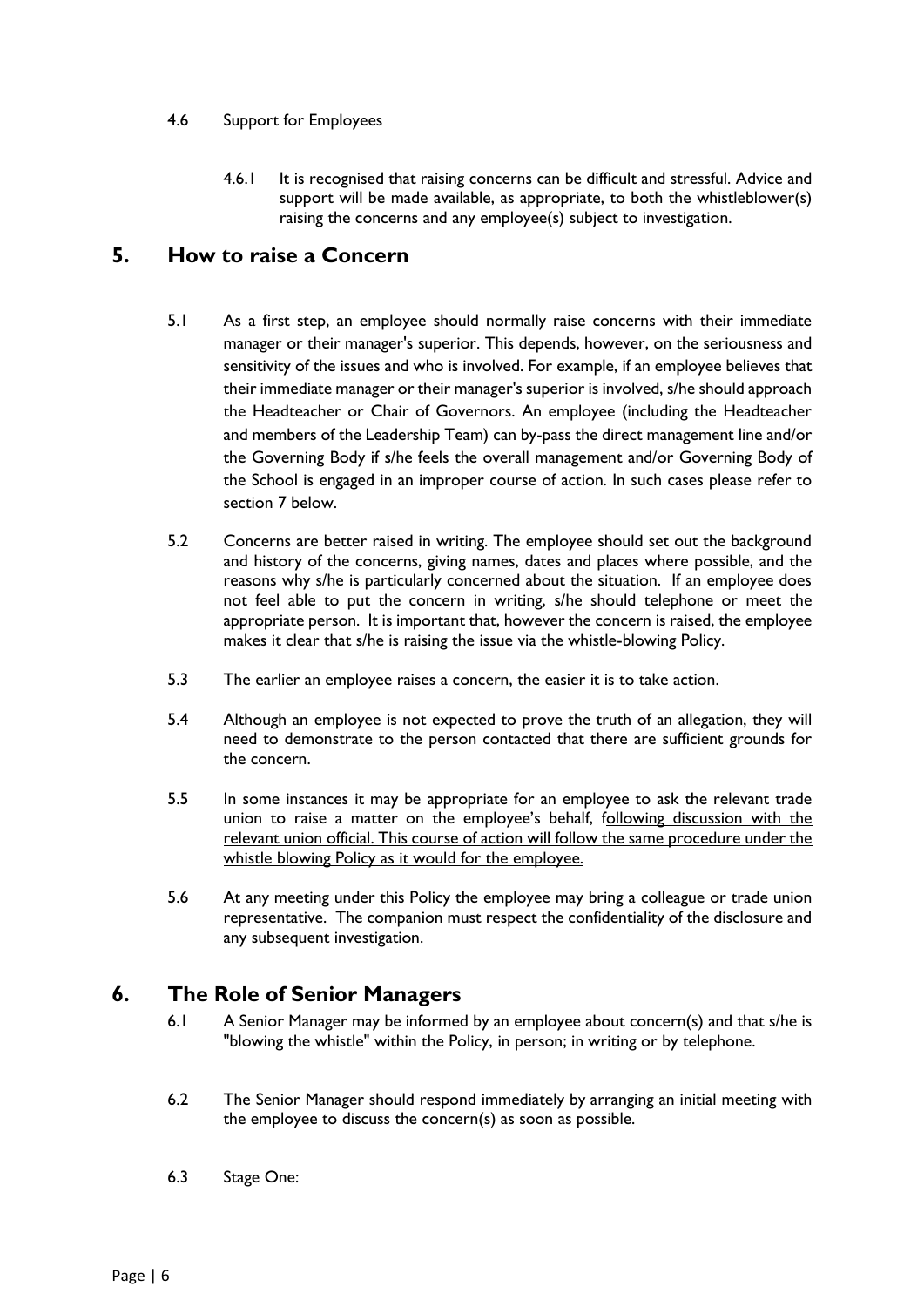- 6.3.1 At that initial meeting the Senior Manager should establish that:
	- There is genuine cause and sufficient grounds for the concern; and
	- The concern has been appropriately raised via the Whistle Blowing Policy.
	- $\bullet$  .
- 6.3.2 The Senior Manager should ask the employee, to put their concern(s) in writing, if s/he has not already done so. If the employee is unwilling to do this the Senior Manager will take down a written summary of the employee's concern/s and provide the employee with a copy after the meeting. The Senior Manager should make notes of the discussions with the employee. The employee's letter, if any, the Senior Manager's summary if appropriate and notes should make it clear that the employee is raising the issue via the whistle-blowing procedure and provide:
	- The background and history of the concerns; and
	- Names, dates and places (where possible); and
	- The reasons why the employee is particularly concerned about the situation.
- 6.3.3 The employee should be asked to date and sign their letter, if provided, and/or the notes of any discussion including the Senior Manager's summary and notes of the discussion. The Senior Manager should positively encourage the employee to do this, as a concern expressed anonymously is much less powerful and much more difficult to address, especially if the letter/notes become evidence in other proceedings, e.g. an internal disciplinary hearing.
- 6.3.4 The Senior Manager should follow the Policy as set out above and in particular explain to the employee:
	- who they will need to speak to determine the next steps (eg Headteacher)
	- what steps s/he intends to take to address the concern;
	- How they will communicate with the employee during and at the end of the process. It should be noted that the need for confidentiality may prevent the School giving the employee specific details of any necessary investigation or any necessary disciplinary action taken as a result;
	- that the employee will receive a written response from the investigating officer within ten working days;
	- that their identity will be protected as far as possible, but should the investigation into the concern require the employee to be named as the source of the information, that this will be discussed with the employee before their name is disclosed.
	- that the Governing Body make all reasonable efforts to protect the employee from discrimination and/or victimisation;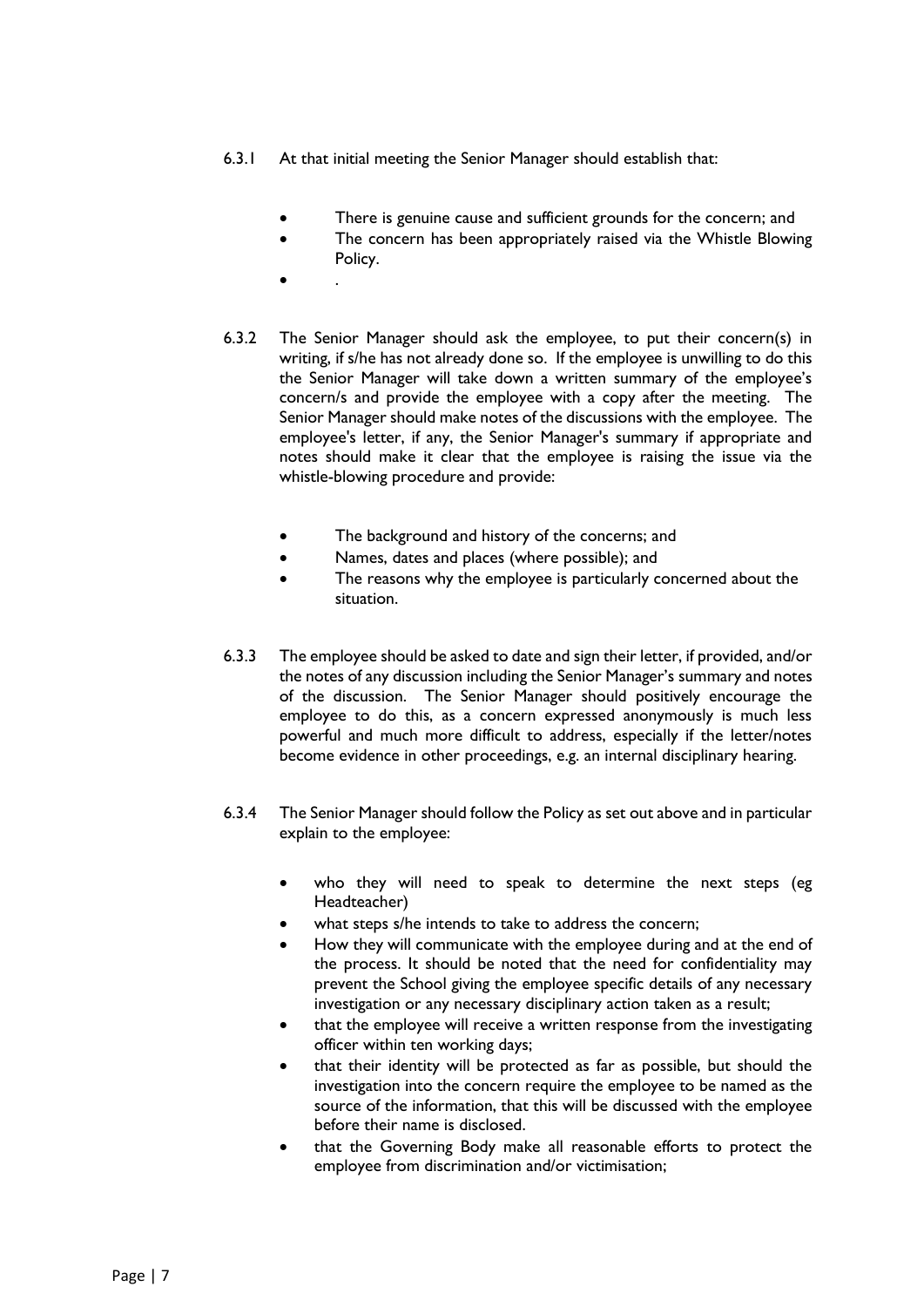- that the matter is being taken seriously and will be investigated immediately;
- that if the employee's concern, though raised as a genuine concern, is not confirmed by the investigation, no punitive action will be taken against them;
- if clear evidence is uncovered during the investigation that the employee has made a malicious or vexatious allegation, disciplinary action may be taken against them; and
- the investigation may confirm their allegations to be unfounded in which case the Governing Body will deem the matter to be concluded unless new evidence becomes available.
- 6.4 Stage Two:
	- 6.4.1 Following the initial meeting with the employee, the Senior Manager should consult with the Headteacher or Chair of Governors to determine whether an investigation is appropriate and, if so, what form it should take. A record should be made of the decisions and/or agreed actions.
	- 6.4.2 It may be necessary, with anonymous allegations, to consider whether it is possible to take any further action. When making this decision, the Senior Manager, Headteacher or Chair of Governors should take the following factors into account:
		- The seriousness of the issue(s) raised;
		- The credibility of the concern(s); and
		- The likelihood of confirming the allegation(s) from attributable sources.
	- 6.4.3 In some cases, it may be possible at this stage to resolve the concern(s) simply, by agreed action or an explanation regarding the concern(s), without the need for further investigation. However, depending on the nature of the concern(s) it may be necessary for the concern(s) to:
		- Be investigated internally by the appointed investigating officer;
		- Be referred to the police:
		- Be referred to the external auditor;
	- 6.4.4 Senior Managers should have a working knowledge and understanding of other School Policies and procedures, e.g. grievance, disciplinary, harassment, child protection procedures, to ensure that concerns raised by employees are addressed via the appropriate procedure/process.
- 6.5 Stage Three
	- 6.5.1 Within ten working days of a concern being received, the Senior Manager receiving the concern (at paragraph 5.1 above) must write to the employee: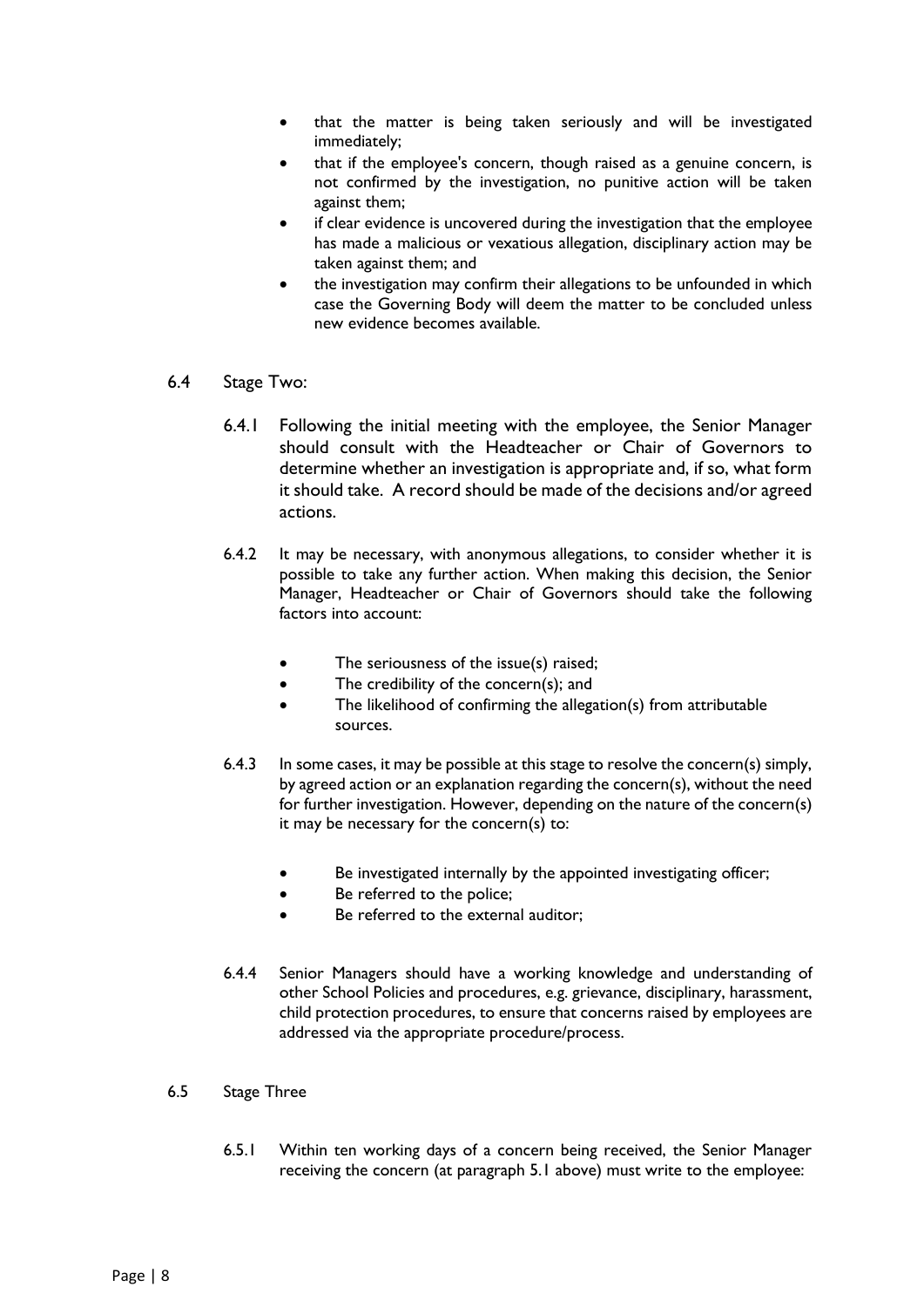- Acknowledging that the concern has been received;
- Indicating how the matter will be dealt with and by whom:
- Giving an estimate of how long it will take to provide a final response; and/or
- Telling the employee whether any initial enquiries have been made; and
- Telling the employee whether further investigations will take place, and if not why not; and/or
- Letting the employee know when s/he will receive further details if the situation is not yet resolved.

## <span id="page-8-0"></span>**7. Raising Concerns outside the School**

- 7.1 The aim of this Policy is to provide an internal mechanism for reporting, investigation and remedying any wrongdoing in the workplace. In most cases the employee should not find it necessary to alert anyone externally. The law recognises that in some circumstances it may be appropriate for the employee to report his/her concerns to an external body such as a regulator. It will very rarely, if ever, be appropriate to alert the media. Employees are strongly encouraged to seek advice from an appropriate professional, before reporting a concern to anyone external. If an employee is not satisfied with the School's response, the Senior Manager should ensure that the employee is made aware with whom the matter may be raised externally:
	- 'Protect' Tel no: 0203 117 2520\*;
	- Recognised Trade Union;
	- A Senior LA Officer:
	- The External Auditor;
	- Relevant professional bodies or regulatory organisations;
	- A solicitor;
- 7.2 The Senior Manager should stress to the employee that if they choose to take a concern outside the School, it is the employee's responsibility to ensure that confidential information is not disclosed, i.e. confidential information, in whatever format, is not handed over to a third party.

*\*Protect is a registered charity that employees can contact for advice to assist them in raising concerns about poor practice at work. The charity also provides advice to employers as to the possible ways to address these concerns.*

#### <span id="page-8-1"></span>**8. Monitoring and Review**

8.1 The Headteacher will be responsible for monitoring the implementation and effectiveness of this Policy/procedure . The Policy/procedure will be reviewed annually by the Governing Body or sooner as a result of relevant changes to legislation.

#### **Reviewed by Full Governing Body:** 30 September 2020